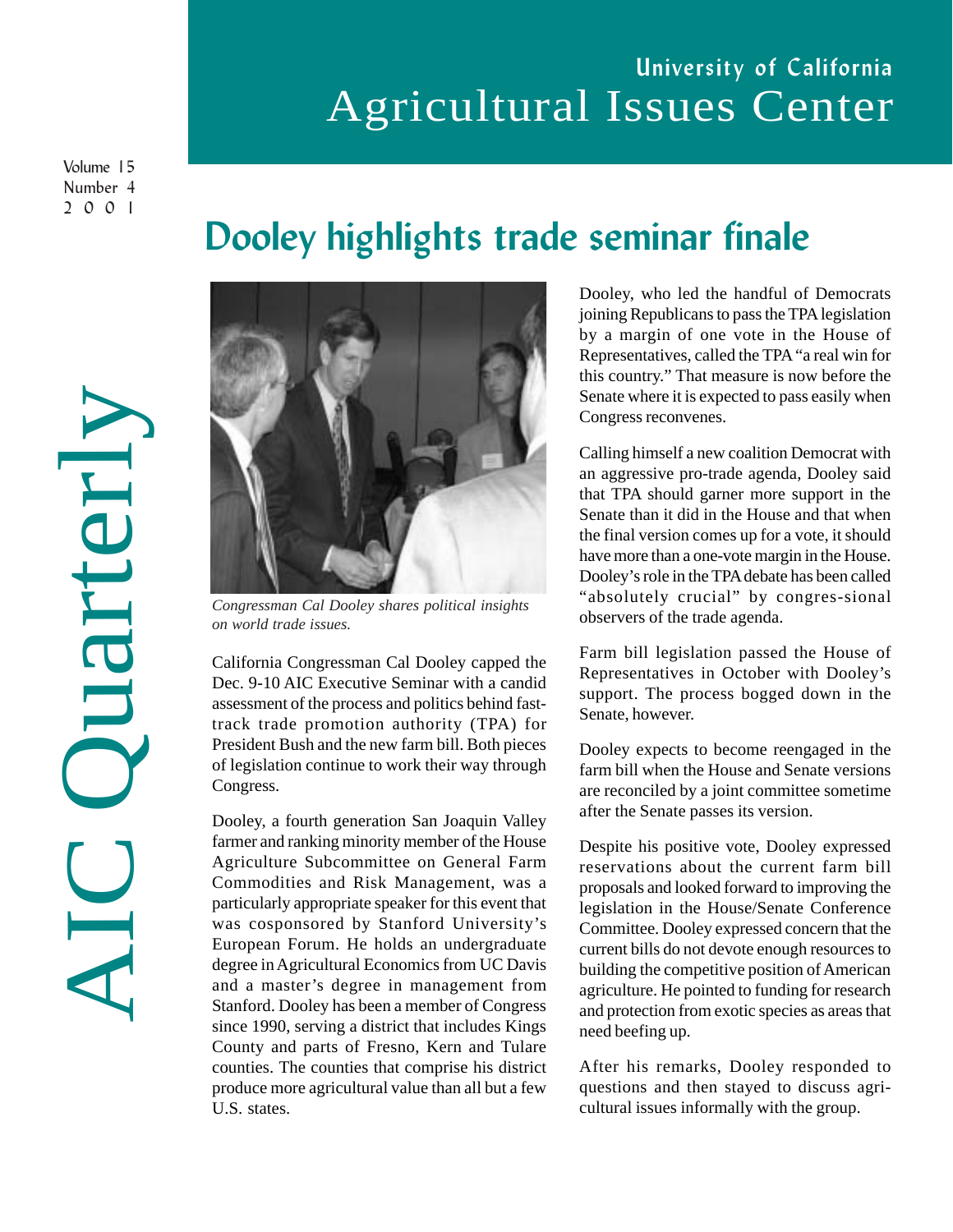# Trade seminar draws large crowd



*UC agricultural economist Colin Carter, Korean economist Jung-Sup Choi, and Washington State University economist Thomas Wahl provide international insight to trade issues.*

About 150 participants at the Dec. 9-10 Executive Seminar, "The WTO and International Trade Prospects," received an in-depth and, in some instances, behind-the-scenes look at forces shaping world trade and their effect on California agriculture.

Industry, government, academic and international speakers brought their insights to various aspects of world trade following last November's successful launch of World Trade Organization (WTO) negotiations in Doha, Qatar. Those negotiations concluded with the acceptance of China into the WTO and laid the groundwork for substantial improve-ments in market access.

Calling the WTO negotiations in Doha an important success that may have saved the WTO, David Hegwood, Special Counsel to the Secretary, USDA, said WTO member nations will be working to substantially reduce or eliminate tariffs, export subsidies, and domestic support programs. A variety of related issues—including state trading enterprises, export taxes and credit programs, and trade related aspects of intellectual property rights—also will be included in the next round of negotiations.

Both Hegwood and USDA deputy chief economist Joseph Glauber said that the large subsidies being considered in the pending farm bill pose problems for trade negotiations. While nations worldwide are reducing their domestic supports, the U.S. has been increasing its outlays.

While strongly supporting the positive effects of market opening for the long-term economic health of California agriculture, AIC director and economist Dan Sumner cautioned the participants not to expect too much too soon. Sumner noted that the markets are typically opened gradually and that effects are often realized with some lag.

Much of California agriculture remained depressed in 2001, and there is little on the horizon to make 2002 look much



*Rice producer Mike Rue and AIC analyst Marcia Kreith enjoy one of the seminar's more informal discussions.*

better, creating a somber economic situation. Gross cash income in constant 1996 dollars was flat at just under \$24 billion for 1999 and 2000—down from a 1997 high that exceeded \$25 billion—and it is likely to remain that way when the 2001 figures are tallied.

Dairy, hay, orange and some other fruit prices improved during 2001, but most other major commodity prices were down. Dairy prices went down at the end of 2001, and the trend will continue into 2002 for the state's top revenue commodity. Things also look tough for the state's top crop grapes. The winegrape industry is facing large, new bearing acreage and a slowdown in consumer income growth.

Exports, which account for about 20 percent of California's



*AIC director Dan Sumner addresses conferees.*

agricultural production, were valued at \$6.6 billion in 2000, up from 1999, but are still below the record-high 1997 level of nearly \$7 billion.

Sumner noted that climate has a crucial impact on agricultural supplies and therefore, prices and unpredictable weather shocks can shift things quickly. He also noted that diversi-fication of California agri-culture makes variations among commodities and regions greater than those for agriculture as a whole.

*(Continued on page 4)*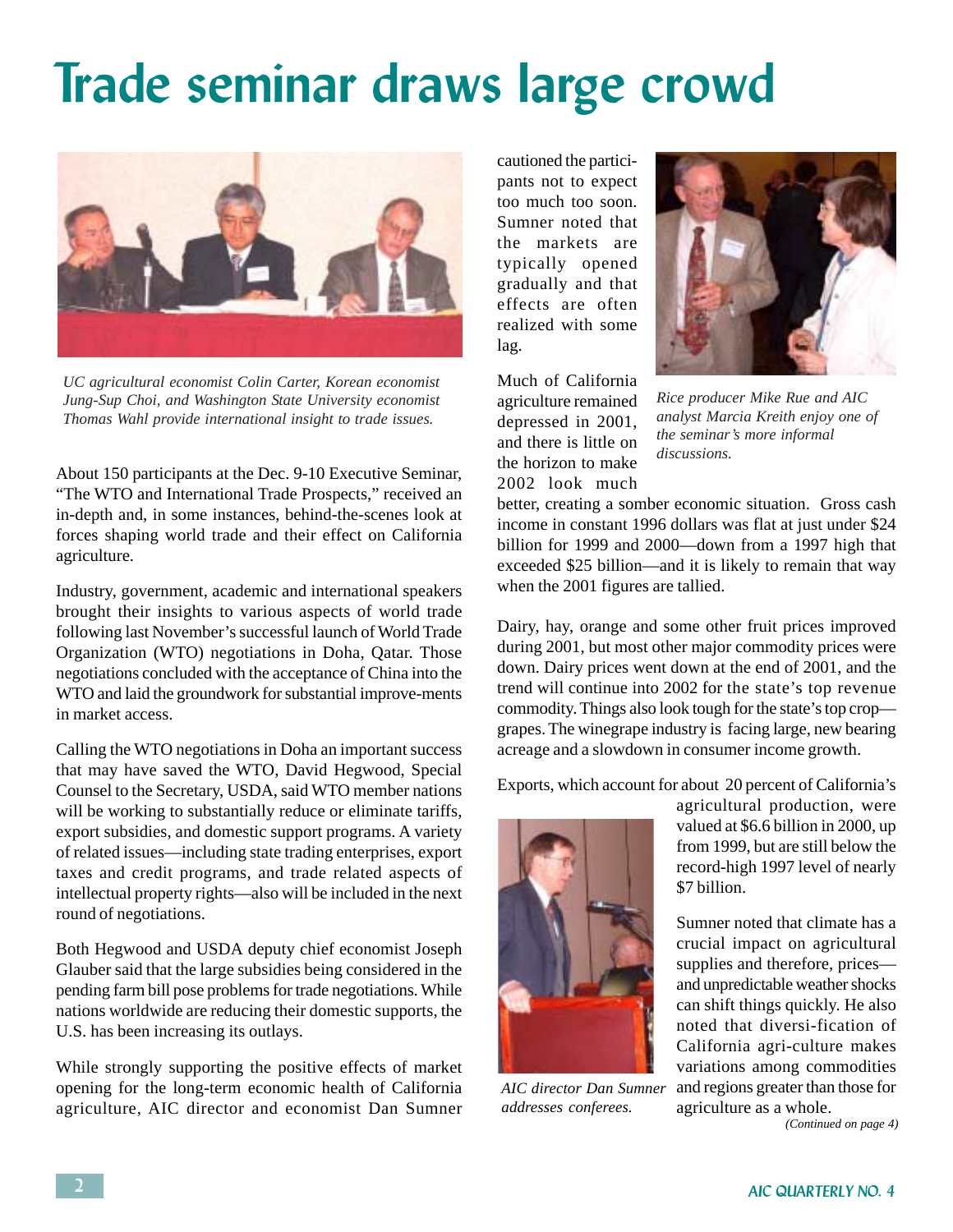## Californians join marketing center board

Californians Elizabeth Hund and Richard Rominger have agreed to serve on an advisory board for our new Agricultural Marketing Resource Center (AgMRC) that involves the collaboration between Iowa State University, the University of California, Kansas State University and Oklahoma State University.

The AgMRC will focus on value-added agriculture, with the AIC providing expertise on fruits, nuts, vegetables and such other commodities as hay and alfalfa, dairy products and specialty crops (*AIC Quarterly,* Vol. 15, No. 3).

Hund is the managing director of Rabobank's Western Region Office in San Francisco and is responsible for the bank's Western marketing efforts. In addition to geographical responsibility for all food and agribusiness clients, Hund's region also has nationwide responsibility for wine and fresh produce.

Hund joined Rabobank in 1995 as vice president and team leader responsible for managing and developing relation-ships with food and agribusiness clients in the bank's Chicago office. From 1988 until 1995, she worked with CoBank and the National Bank for Cooperatives based in Denver. Her

positions included Senior Relationship Manager in both the Corporate Group and the Capital Markets Group. Prior to joining CoBank, Hund was Chief Financial Officer for Coleman Natural Meats, Inc., a privately held specialty meats company. Hund began her career with the Colorado National Bank of Denver. She holds a B.S. degree in agriculture from Kansas State University and an M.B.A. degree in finance from the University of Colorado.

Rominger, who also serves on the AIC advisory board, was Deputy Secretary of Agriculture at USDA from 1993 to 2001 and previously headed the California Department of Food and Agriculture. A long-time Yolo county farmer, Rominger has been on the boards of directors for many national and local groups, including the American Farmland Trust.

Rominger was selected Agriculturist of the Year at the California State Fair in 1992, and received the Distinguished Service Award by the California Farm Bureau Federation in 1991. He holds a B. S. degree in plant science summa cum laude from UC Davis and is a member of the agricultural honorary society of Alpha Zeta.

The AgMRC advisory board will meet for the first time February 7-8 in San Diego.

## AIC joins national agricultural easement study

AIC associate director for rural-urban issues, Al Sokolow, is collaborating with the American Farmland Trust (AFT) through the AFT's Center for Agriculture in the Environment on a national study of the effectiveness of Purchase of Development Rights (PDR) programs. These programs use public funds to purchase permanent or specified-term restrictions on the deeds of individual farms, prohibiting future development. They are typically managed by state governments, local governments, and nonprofit land trusts.

Building on his California work featured in the January 2002 issue of *California Agriculture*, Sokolow will be on sabbatical during 2002 to work on the national study. The objective is to closely study the 15 to 20 most active local PDR programs in the country, looking particularly at their impact in protecting large blocks of farmland and influencing the pattern of urbanization. Four California programs are expected to be included in the study. Results will help states, counties and municipalities maximize the benefits PDR programs can generate by permanently protecting landscapes and blocking sprawl.

There are at least 34 independently funded, stand-alone local PDR programs in 11 states. Nineteen states have state-level PDR programs. PDR programs are most active in the mid-Atlantic and New England areas and in California. PDR programs have become the most rapidly expanding technique for preserving farmland in the path of urban development. In the last 25 years, the AFT estimates that easements have been placed on about 819,490 acres of farmland nationwide at a cost of about \$1.2 billion. The average easement cost is about \$1,519 per acre.

Scheduled for completion by June 30, 2003, the study will determine how effective PDR programs are in accom-plishing policy objectives broader than just preserving individual farms. These programs could potentially produce broad public benefits and maximize their investments if the easements they purchase help redirect urbanization in a community or region away from productive farmland.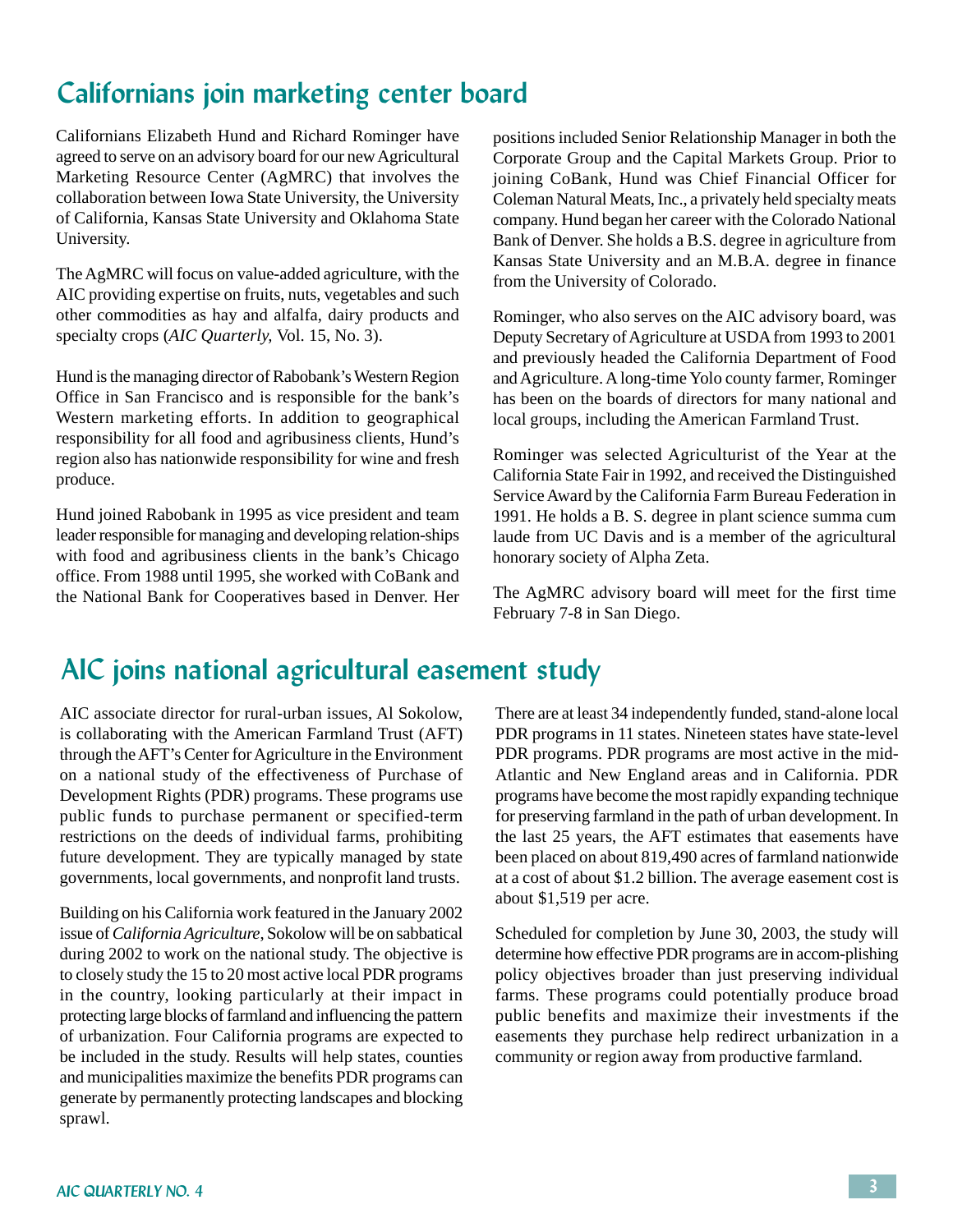#### Study investigates potential shifts in fruit and vegetable production

Various studies suggest that eating more fruits and vegetables, especially from specific fruit and vegetable groups, reduces the risk of certain types of cancers. For example, eating dark vegetables has been associated with a lower incidence of lung and stomach cancers.

AIC post-doctoral researcher Karen Jetter is focusing on the impact on California agriculture if consumers did begin eating the recommended daily amounts of fruits and vegetables. She is estimating the full range of economic effects that increased consumption would have on producers and the agricultural economy.

Surveys by the California Department of Health Services show that fruit consumption would need to increase by 62 percent and vegetable consumption by 113 percent to meet the minimum USDA recommendations.

Jetter has found that, when fruit and vegetable categories are broken into subgroups, even greater variation in meeting targeted levels is apparent. California consumers come closest to meeting the target level for tomatoes, with a 15 percent increase in consumption needed to meet the standard. At the other end of the spectrum, consumption of dark vegetables would need to increase by 223 percent.

Meeting the recommendations for a cancer prevention diet would shift food demand toward more fruits and vegetables. This expansion of fruit and vegetable demand and planting would likely cause significant shifts in the production of other crops as more farmers move into fruit and vegetable production. For instance, the production of alfalfa would decrease, potentially causing alfalfa prices to rise. Also, more labor is needed to produce fruit and vegetable crops than field crops.

If acreage is converted from fields crops into fruit and vegetable production, the demand for farm labor will increase. If net farm labor demand increases, wages may increase for all farm laborers, raising the production costs for field, nursery and nut crops. Because other crops are affected by the increase in fruit and vegetable production, commodities such as cotton, hay, rice, and nuts also will be included in the analysis.

The study, funded by the California Department of Health Services, will by completed by July 2002.

#### Biotechnology workshop set for March

AIC is cosponsoring a national workshop to bring all segments of the horticultural industry (vegetables, fruits, landscape plants and flowers) together to assess biotechnology applications and identify avenues for future progress. The event is set for March 7-9 at the Plaza Hotel in Monterey.

Experts from all segments of the horticultural industry will provide perspective on biotechnology issues, identify hurdles limiting the application of biotechnology in horticultural crops, and describe potential products via biotechnology for growers and consumers.

Major themes will include the status of horticultural biotechnology, with emphasis on commercial or near-market products; factors that differentiate horticultural biotechnology from other biotechnology applications with respect to marketing, consumer, legal, regulatory, and trade issues; and opportunities for future development, including nutritional enhancement and reduced allergenicity.

A principal objective of the workshop is to foster open communication. Invited participants will include scientists and economists from UC and other Land Grant universities, grower/shipper representatives and commodity board leaders from a range of horticultural crops, representatives of regulatory agencies (USDA, EPA, FDA), seed and nursery companies, food processors and marketers, food and nutrition groups, and consumer and marketing experts.

The workshop is being convened by the AIC and the UC Seed Biotechnology Center, with support from the UC Division of Agriculture and Natural Resources, the Giannini Foundation, the UC BioSTAR project, and the UC Davis College of Agricultural and Environmental Sciences.

#### Trade seminar draws large crowd

*(Continued from page 2)*

Short-term uncertainties aside, Sumner said that the fundamentals for California agriculture remain strong. For the long term, expanded access to foreign markets and less subsidized competition from foreign suppliers are crucial. Benefits from this scenario, however, are likely to play out over a decade, or more, and not in 2002 or 2003.

Many of the conference presentations and conference photographs can be seen at http://aic.ucdavis.edu/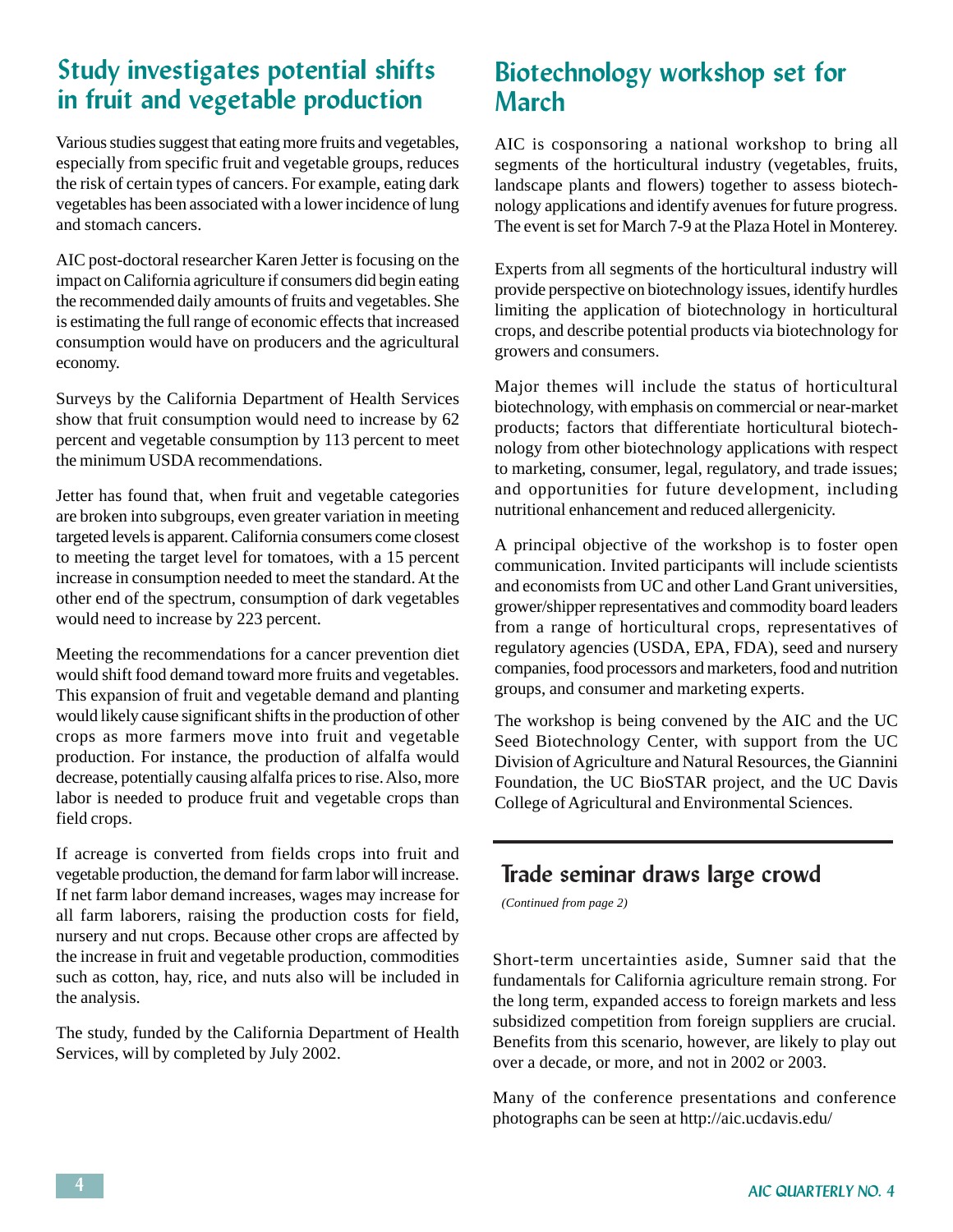#### Crop cost studies available

New studies on walnuts, prunes, almonds, broccoli and cauliflower illuminate the cost issues of raising these crops. Karen M. Klonsky, AIC associate director and Cooperative Extension specialist, Department of Agricultural and Resource Economics, and Richard L. De Moura, Cooperative Extension staff research associate, Department of Agricultural and Resource Economics, were among researchers involved in the project. These studies and others are available at http:/ /coststudies.ucdavis.edu.

#### Pest management research and farm worker health relationships explored

The AIC has launched its first collaboration with the Western Center for Agricultural Health and Safety with a project, *Assessing the Contributions of UC Pest Management Research and Extension to Farmer and Hired Farm Worker Health and Safety.*

The one-year study, coordinated by AIC analyst Marcia Kreith, looks at the relationship between UC pest management research and extension and the health and safety of farmers and hired farm workers. To date, research studies on rates of return for technological innovation in agriculture have not adequately included health and safety in agriculture as a measurement.

The study will draw on time-series data on farmer and farm worker injuries and illnesses attributable to pesticides and on crop and pesticide data that the AIC had previously assembled.

A study goal is to use variations across time, regions, and commodities to measure how investments in pest management research and extension at UC relate to variations in health and safety events.

Among the analytical challenges the study faces is how to separate the complex interactions between research and extension and changes in the social and regulatory environment. While pest management practices have likely been a factor, there is a whole array of broader public issues that drive variations in farmer and farm worker health and safety—national farm labor policy, rural health care policy, changes in industry structure, variations in farm profits, labor market conditions, and others.

## Personnel notes

**Sandy Fisher,** AIC office manager, has left the Center after 13 years to become Manager of Administration for the Parsons Seed Certification Center at UC Davis. In addition to substantial contributions to our desktop publishing and her oversight of programs in general, Fisher has been responsible for accounting, payroll and personnel matters. In recent years, she concurrently managed these activities for the Center for Cooperatives. She also found time to create many beautiful quilts, some of which have graced the walls of our building. Central to the organization of AIC, Sandy has provided steady support and guidance to the staff and directors. She will be missed. We wish her well as she faces a new horizon with new challenges and responsibilities.

**Sherri Smith** joined the AIC in November, succeeding **Melissa Rose** as business services officer. Sherri brings 24 years of UC experience to the job. Most recently she spent two years as business office supervisor for the Department of Environmental Science and Policy at UC Davis. Before that she worked for DANR for 15 years as lead financial assistant in Facilities Planning and Management.

AIC associate director **Julian M. Alston** presented the M. E. John Lecture at The Pennsylvania State University on November 29, 2001. His lecture, "Revisiting the Returns to Agricultural Research: Accounting for State-to-State Spillovers," explored spatial spillover relationships in public agricultural R&D and their implications for U.S. agricultural productivity and federal and state government investments in agricultural research and extension. Alston also will be giving the presidential address at the 46<sup>th</sup> Annual Conference of the Australian Agricultural and Resource Economics Society in Canberra on Feb. 13-15.

**Hélène Bombrun,** a recent M.S. graduate in agricultural and resource economics from UC Davis, is working for the AIC as a post-graduate researcher from fall 2001 through winter 2002. Her undergraduate degree in agricultural sciences and management and her first M.S. degree in agricultural development were from the Institut National Agronomique Paris-Grignon, France. **Fiona Hutchinson**, who just completed her M.S. in food science at UC Davis, also has joined the AIC as a post-graduate researcher for the winter and spring of 2002. A native of New Zealand, she holds a Bachelor of Technology degree in food technology from Massey University in Palmerston North, New Zealand. Bombrun and Hutchinson will be working on projects

associated with the AgMRC, focusing on value-added agriculture.